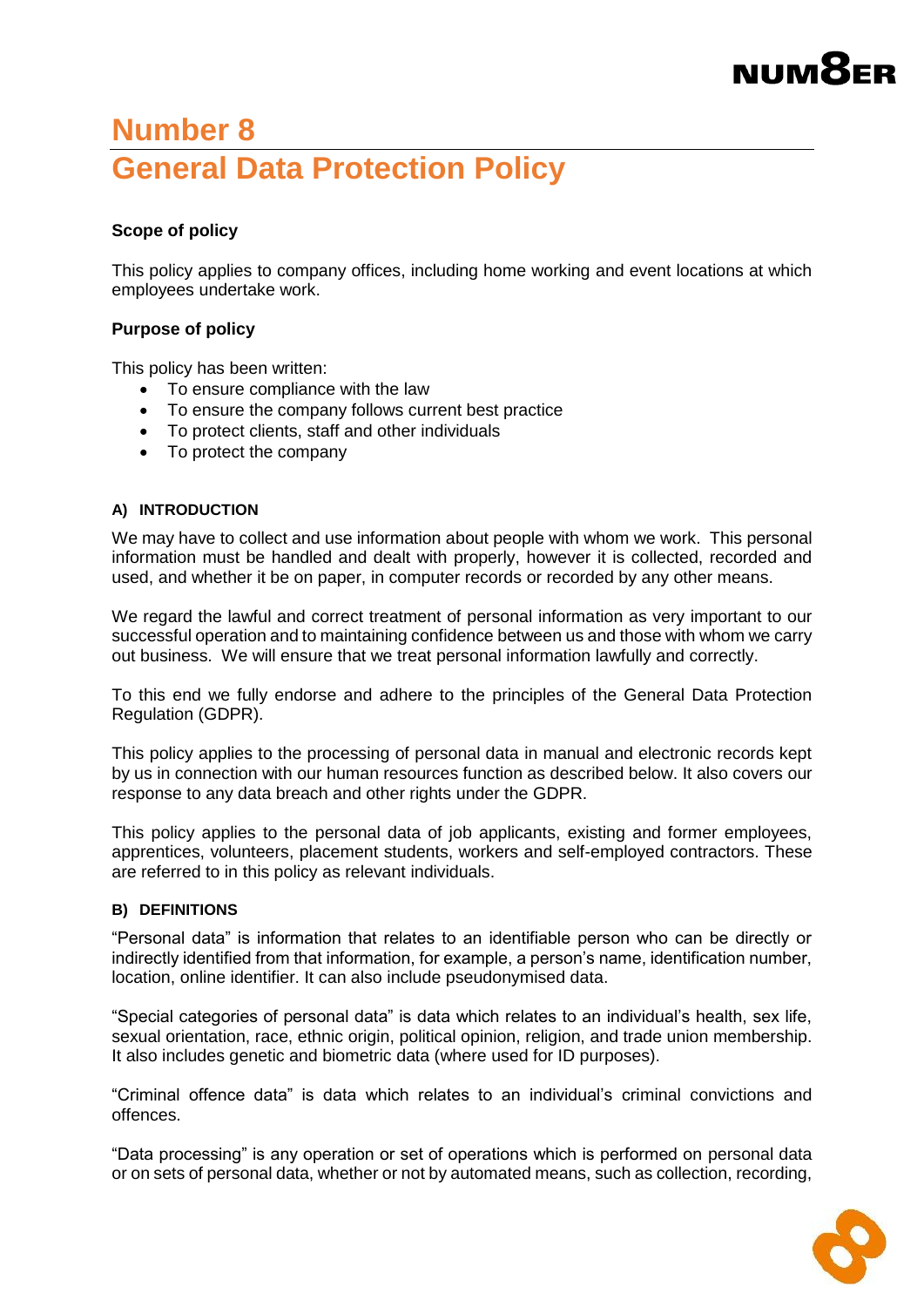

organisation, structuring, storage, adaptation or alteration, retrieval, consultation, use, disclosure by transmission, dissemination or otherwise making available, alignment or combination, restriction, erasure or destruction.

### **C) DATA PROTECTION PRINCIPLES**

Under GDPR, all personal data obtained and held by us must be processed according to a set of core principles. In accordance with these principles, we will ensure that:

- a) processing will be fair, lawful and transparent
- b) data be collected for specific, explicit, and legitimate purposes
- c) data collected will be adequate, relevant and limited to what is necessary for the purposes of processing
- d) data will be kept accurate and up to date. Data which is found to be inaccurate will be rectified or erased without delay
- e) data is not kept for longer than is necessary for its given purpose
- f) data will be processed in a manner that ensures appropriate security of personal data including protection against unauthorised or unlawful processing, accidental loss, destruction or damage by using appropriate technical or organisation measures
- g) we will comply with the relevant GDPR procedures for international transferring of personal data

### **D) TYPES OF DATA HELD**

We keep several categories of personal data on our employees in order to carry out effective and efficient processes. We keep this data in a personnel file relating to each employee and we also hold the data within our computer systems, for example, our holiday booking system.

Specifically, we hold the following types of data:

- a) personal details such as name, address, phone numbers
- b) information gathered via the recruitment process such as that entered into a CV or included in a CV cover letter, references from former employers, details on your education and employment history etc
- c) details relating to pay administration such as National Insurance numbers, bank account details and tax codes
- d) medical or health information
- e) information relating to your employment with us, including:
	- i) job title and job descriptions
	- ii) your salary
	- iii) your wider terms and conditions of employment
	- iv) details of formal and informal proceedings involving you such as letters of concern, disciplinary and grievance proceedings, your annual leave records, appraisal and performance information
	- v) internal and external training modules undertaken

All of the above information is required for our processing activities. More information on those processing activities are included in our privacy notice for employees, which is available from your manager.

### **E) EMPLOYEE RIGHTS**

You have the following rights in relation to the personal data we hold on you:

a) the right to be informed about the data we hold on you and what we do with it;

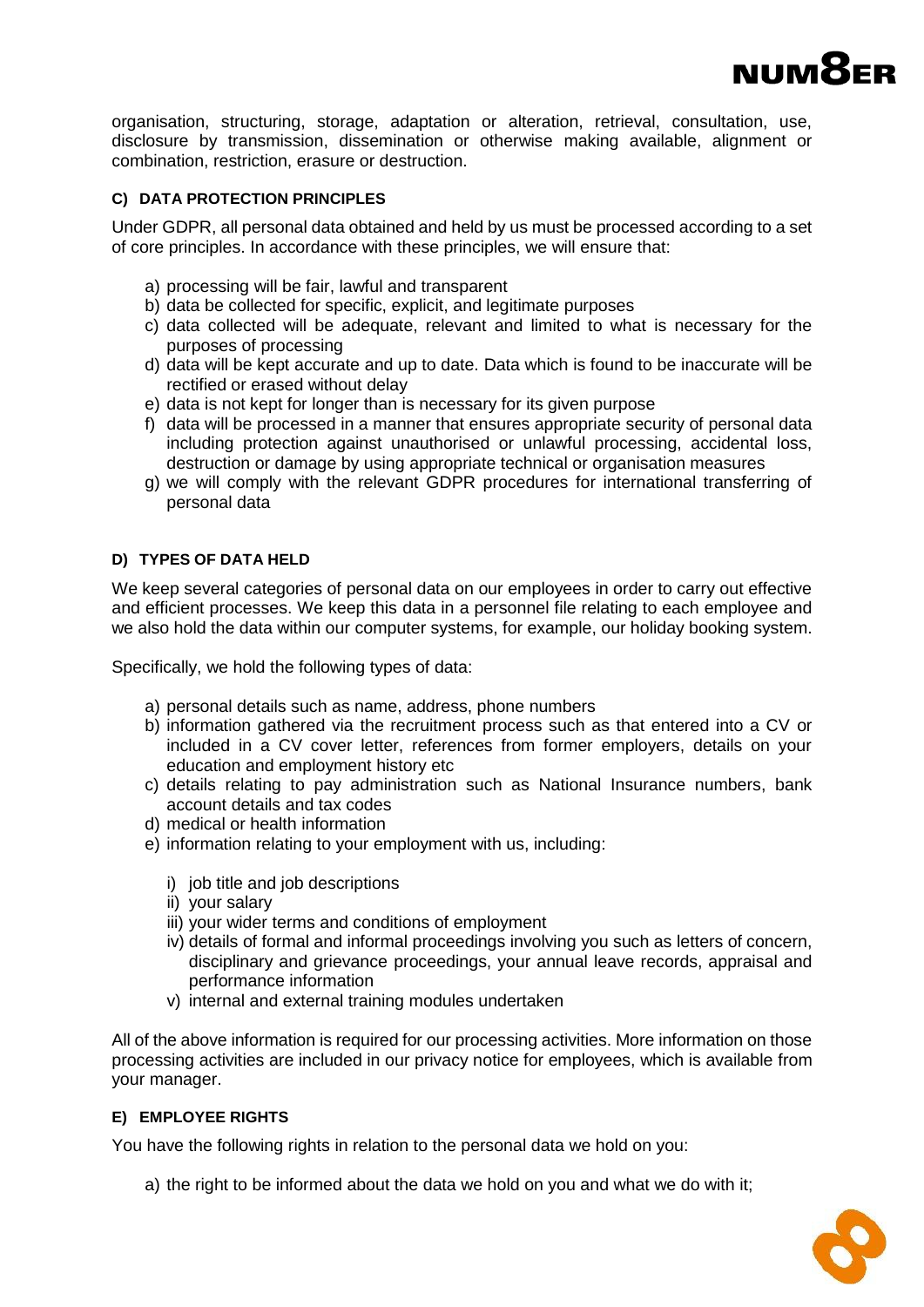

- b) the right of access to the data we hold on you. More information on this can be found in the section headed "Access to Data" below and in our separate policy on Subject Access Requests";
- c) the right for any inaccuracies in the data we hold on you, however they come to light, to be corrected. This is also known as 'rectification';
- d) the right to have data deleted in certain circumstances. This is also known as 'erasure';
- e) the right to restrict the processing of the data;
- f) the right to transfer the data we hold on you to another party. This is also known as 'portability';
- g) the right to object to the inclusion of any information;
- h) the right to regulate any automated decision-making and profiling of personal data.

More information can be found on each of these rights in our separate policy on employee rights under GDPR.

### **F) RESPONSIBILITIES**

In order to protect the personal data of relevant individuals, those within our business who must process data as part of their role have been made aware of our policies on data protection.

We have also appointed employees with responsibility for reviewing and auditing our data protection systems.

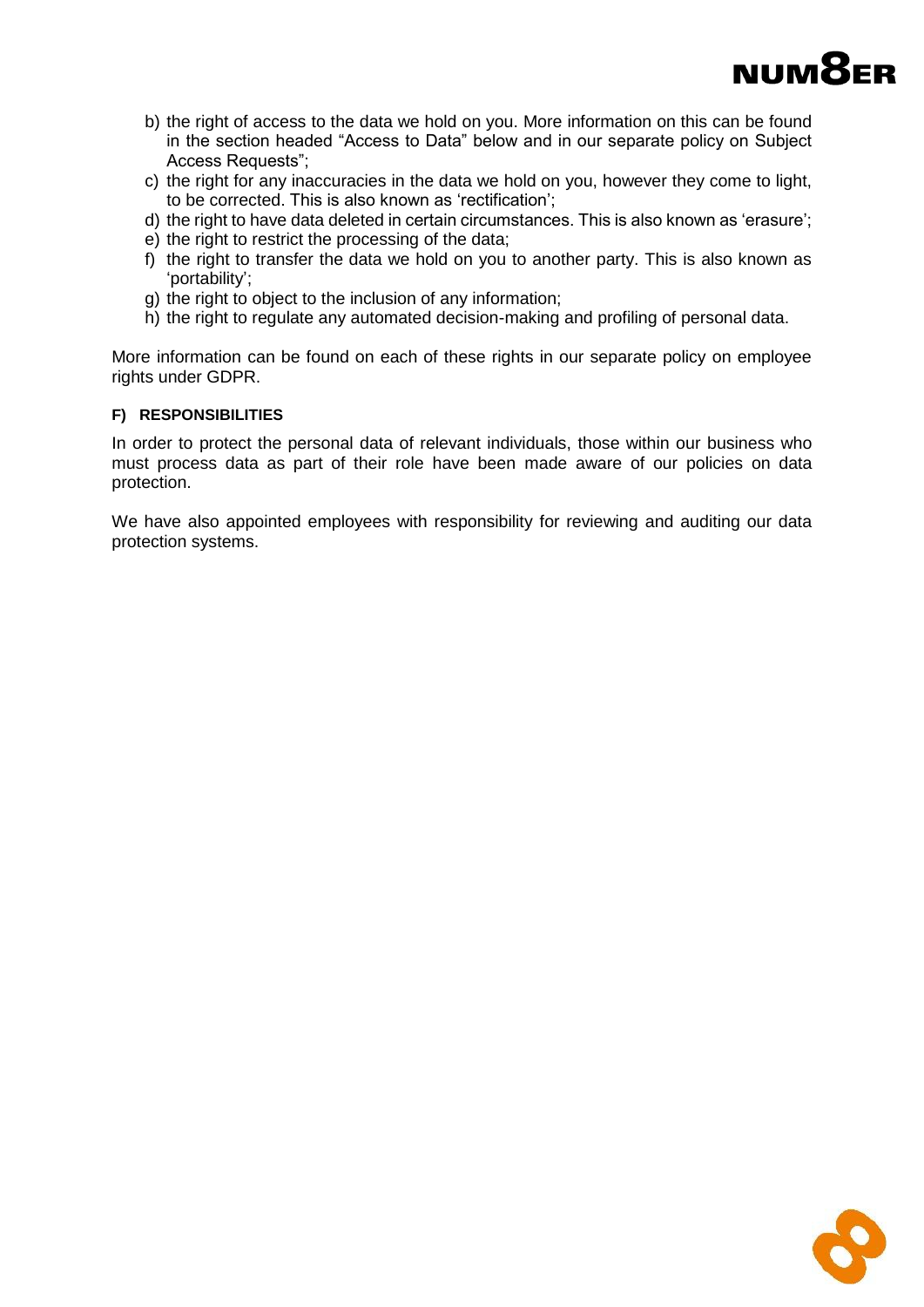## **NUM**<sup>8</sup>ER

### **G) LAWFUL BASES OF PROCESSING**

We acknowledge that processing may be only be carried out where a lawful basis for that processing exists and we have assigned a lawful basis against each processing activity.

Where no other lawful basis applies, we may seek to rely on the employee's consent in order to process data.

However, we recognise the high standard attached to its use. We understand that consent must be freely given, specific, informed and unambiguous. Where consent is to be sought, we will do so on a specific and individual basis where appropriate. Employees will be given clear instructions on the desired processing activity, informed of the consequences of their consent and of their clear right to withdraw consent at any time.

### **H) ACCESS TO DATA**

As stated above, employees have a right to access the personal data that we hold on them. To exercise this right, employees should make a Subject Access Request. We will comply with the request without delay, and within one month unless, in accordance with legislation, we decide that an extension is required. Those who make a request will be kept fully informed of any decision to extend the time limit.

No charge will be made for complying with a request unless the request is manifestly unfounded, excessive or repetitive, or unless a request is made for duplicate copies to be provided to parties other than the employee making the request. In these circumstances, a reasonable charge will be applied.

Further information on making a subject access request is contained in our Subject Access Request policy.

### **I) DATA DISCLOSURES**

The Company may be required to disclose certain data/information to any person. The circumstances leading to such disclosures include:

- a) any employee benefits operated by third parties;
- b) disabled individuals whether any reasonable adjustments are required to assist them at work;
- c) individuals' health data to comply with health and safety or occupational health obligations towards the employee;
- d) for Statutory Sick Pay purposes;
- e) HR management and administration to consider how an individual's health affects his or her ability to do their job;
- f) the smooth operation of any employee insurance policies or pension plans;
- g) to assist law enforcement or a relevant authority to prevent or detect crime or prosecute offenders or to assess or collect any tax or duty.

These kinds of disclosures will only be made when strictly necessary for the purpose.

### **J) DATA SECURITY**

All our employees are aware that hard copy personal information should be kept in a locked filing cabinet, drawer, or safe.

Employees are aware of their roles and responsibilities when their role involves the processing of data. All employees are instructed to store files or written information of a confidential nature in a secure manner so that are only accessed by people who have a need and a right

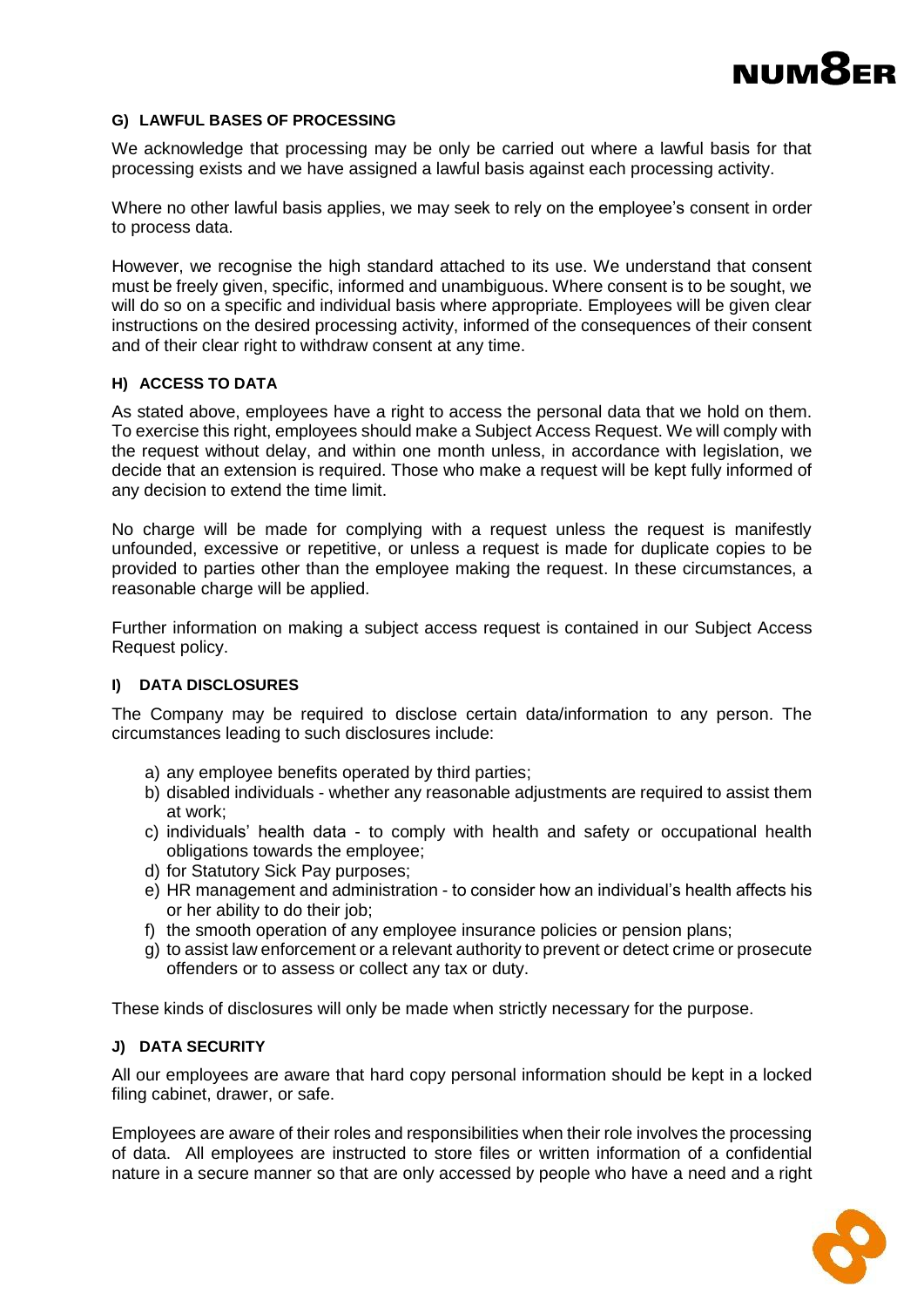

to access them and to ensure that screen locks are implemented on all PCs, laptops etc when unattended. No files or written information of a confidential nature are to be left where they can be read by unauthorised people.

Where data is computerised, it should be coded, encrypted or password protected both on a local hard drive and on a network drive that is regularly backed up. If a copy is kept on removable storage media, that media must itself be kept in a locked filing cabinet, drawer, or safe.

Employees must always use the passwords provided to access the computer system and not abuse them by passing them on to people who should not have them.

Personal data relating to employees should not be kept or transported on laptops, USB sticks, or similar devices, unless prior authorisation has been received. Where personal data is recorded on any such device it should be protected by:

- a) ensuring that data is recorded on such devices only where absolutely necessary.
- b) using an encrypted system a folder should be created to store the files that need extra protection and all files created or moved to this folder should be automatically encrypted.
- c) ensuring that laptops or USB drives are not left where they can be stolen.

Failure to follow the Company's rules on data security may be dealt with via the Company's disciplinary procedure. Appropriate sanctions include dismissal with or without notice dependent on the severity of the failure.

### **K) THIRD PARTY PROCESSING**

Where we engage third parties to process data on our behalf, we will ensure, via a data processing agreement with the third party, that the third party takes such measures in order to maintain the Company's commitment to protecting data.

### **L) REQUIREMENT TO NOTIFY BREACHES**

All data breaches will be recorded on our Data Breach Register. Where legally required, we will report a breach to the Information Commissioner within 72 hours of discovery. In addition, where legally required, we will inform the individual whose data was subject to breach.

More information on breach notification is available in our Breach Notification policy.

### **M) TRAINING**

New employees must read and understand the policies on data protection as part of their induction.

All employees receive training covering basic information about confidentiality, data protection and the actions to take upon identifying a potential data breach.

The nominated data controller/auditors/protection officers for the Company are trained appropriately in their roles under the GDPR.

All employees who need to use the computer system are trained to protect individuals' private data, to ensure data security, and to understand the consequences to them as individuals and the Company of any potential lapses and breaches of the Company's policies and procedures.



**N) RECORDS**